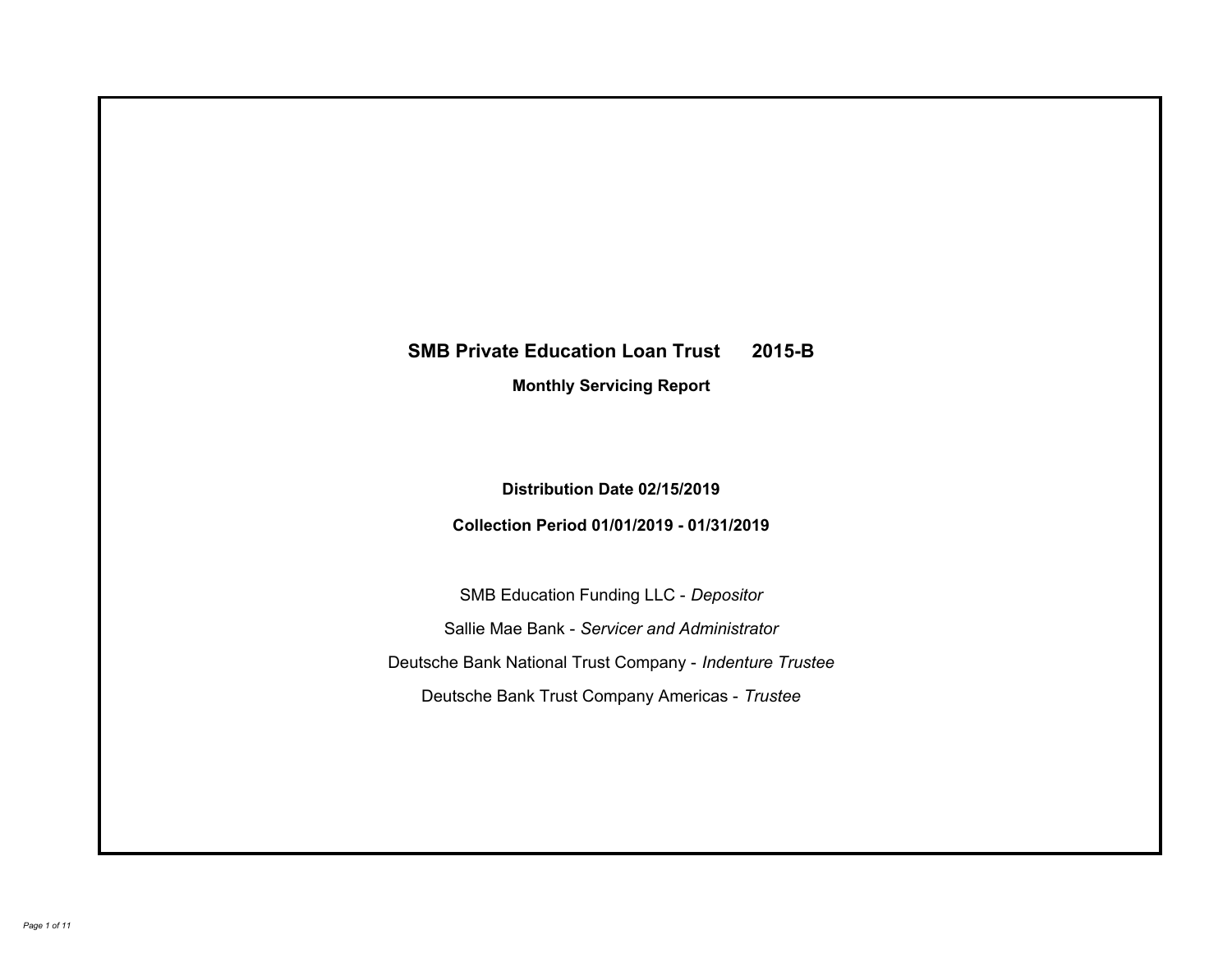| Α           | <b>Student Loan Portfolio Characteristics</b>   |                                              | Settlement Date<br>07/30/2015 | 12/31/2018            | 01/31/2019            |
|-------------|-------------------------------------------------|----------------------------------------------|-------------------------------|-----------------------|-----------------------|
|             | <b>Principal Balance</b>                        |                                              | \$700,964,388.29              | \$447,391,384.78      | \$437,833,137.91      |
|             | Interest to be Capitalized Balance              |                                              | 42,430,107.89                 | 19,015,740.51         | 18,926,751.85         |
|             | Pool Balance                                    |                                              | \$743,394,496.18              | \$466,407,125.29      | \$456,759,889.76      |
|             | Weighted Average Coupon (WAC)                   |                                              |                               |                       |                       |
|             |                                                 | WAC1 (Contractual Interest Rate on the Loan) | 8.20%                         | 9.66%                 | 9.63%                 |
|             |                                                 | WAC2 (Average of Applicable Interest Rate)   | 8.18%                         | 9.58%                 | 9.55%                 |
|             | WAC3 (Average of Actual Interest Rate)          |                                              | 8.13%                         | 9.50%                 | 9.47%                 |
|             | Weighted Average Remaining Term                 |                                              | 128.84                        | 119.94                | 119.84                |
|             | Number of Loans                                 |                                              | 63,899                        | 41,652                | 40,856                |
|             | Number of Borrowers<br>Pool Factor              |                                              | 43,918                        | 28,774<br>0.627401908 | 28,248<br>0.614424632 |
|             | Since Issued Total Constant Prepayment Rate (1) |                                              |                               | 8.68%                 | 8.80%                 |
|             |                                                 |                                              |                               |                       |                       |
| B           | <b>Debt Securities</b>                          | Cusip/Isin                                   | 01/15/2019                    |                       | 02/15/2019            |
|             | A <sub>2</sub> A                                | 78448QAB4                                    | \$123,564,246.95              |                       | \$118,966,415.55      |
|             | A2B                                             | 78448QAC2                                    | \$57,920,740.75               |                       | \$55,765,507.28       |
|             | A <sub>3</sub>                                  | 78448QAD0                                    | \$75,000,000.00               |                       | \$75,000,000.00       |
|             | B                                               | 78448QAE8                                    | \$70,000,000.00               |                       | \$70,000,000.00       |
|             | C                                               | 78448QAF5                                    | \$50,000,000.00               |                       | \$50,000,000.00       |
|             |                                                 |                                              |                               |                       |                       |
| $\mathsf C$ | <b>Certificates</b>                             | Cusip/Isin                                   | 01/15/2019                    |                       | 02/15/2019            |
|             | Residual                                        | 78448Q108                                    | \$100,000.00                  |                       | \$100,000.00          |
|             |                                                 |                                              |                               |                       |                       |
| D           | <b>Account Balances</b>                         |                                              | 01/15/2019                    |                       | 02/15/2019            |
|             | Reserve Account Balance                         |                                              | \$1,896,081.00                |                       | \$1,896,081.00        |
|             |                                                 |                                              |                               |                       |                       |
| E           | <b>Asset / Liability</b>                        |                                              | 01/15/2019                    |                       | 02/15/2019            |
|             | Overcollateralization Percentage                |                                              | 19.28%                        |                       | 19.05%                |
|             | Specified Overcollateralization Amount          |                                              | \$139,922,137.59              |                       | \$137,027,966.93      |
|             | Actual Overcollateralization Amount             |                                              | \$89,922,137.59               |                       | \$87,027,966.93       |
|             |                                                 |                                              |                               |                       |                       |

(1) Since Issued Total CPR calculations found in monthly servicing reports issued on or prior to September 15, 2015 originally included loans that were removed from the pool by the sponsor because they became ineligible for the pool between the cut-off date and settlement date. On October 5, 2015, Since Issued Total CPR calculations were revised to exclude these loans and all prior monthly servicing reports were restated. For additional information, see 'Since Issued CPR Methodology' found on page 11 of this report.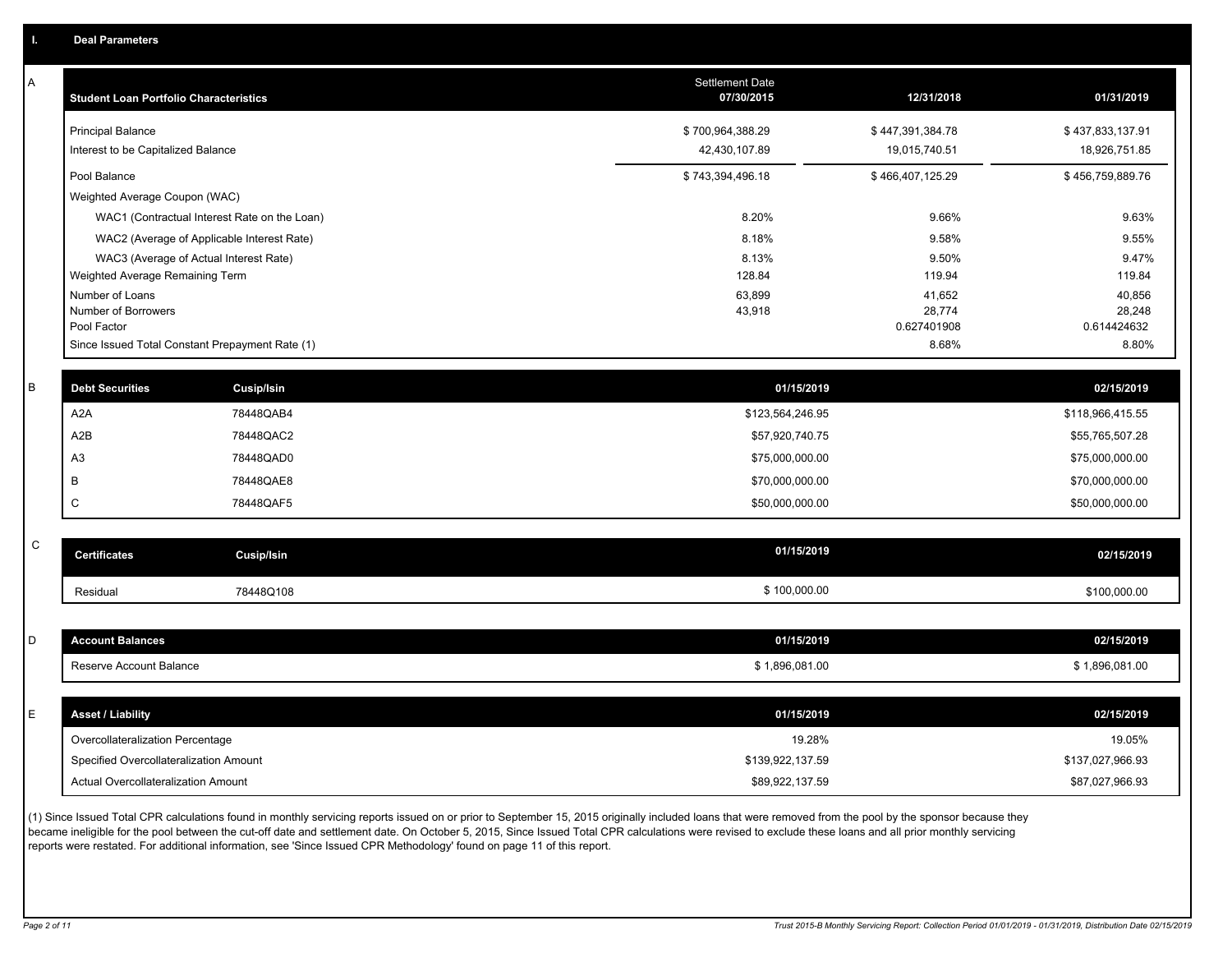### **II. 2015-B Trust Activity 01/01/2019 through 01/31/2019**

| Α | <b>Student Loan Principal Receipts</b>                           |                 |  |
|---|------------------------------------------------------------------|-----------------|--|
|   | <b>Borrower Principal</b>                                        | 9,942,261.91    |  |
|   | <b>Consolidation Activity Principal</b>                          | 0.00            |  |
|   | Seller Principal Reimbursement                                   | 0.00            |  |
|   | Servicer Principal Reimbursement                                 | 0.00            |  |
|   | Delinquent Principal Purchases by Servicer                       | 0.00            |  |
|   | <b>Other Principal Deposits</b>                                  | 54,319.87       |  |
|   | <b>Total Principal Receipts</b>                                  | \$9,996,581.78  |  |
| В | <b>Student Loan Interest Receipts</b>                            |                 |  |
|   | <b>Borrower Interest</b>                                         | 2,655,084.44    |  |
|   | <b>Consolidation Activity Interest</b>                           | 0.00            |  |
|   | Seller Interest Reimbursement                                    | 109.08          |  |
|   | Servicer Interest Reimbursement                                  | 0.00            |  |
|   | Delinquent Interest Purchases by Servicer                        | 0.00            |  |
|   | <b>Other Interest Deposits</b>                                   | 351.89          |  |
|   | <b>Total Interest Receipts</b>                                   | \$2,655,545.41  |  |
| С | <b>Recoveries on Realized Losses</b>                             | \$84,506.58     |  |
| D | <b>Investment Income</b>                                         | \$25,010.27     |  |
| Е | <b>Funds Borrowed from Next Collection Period</b>                | \$0.00          |  |
| F | <b>Funds Repaid from Prior Collection Period</b>                 | \$0.00          |  |
| G | Loan Sale or Purchase Proceeds                                   | \$0.00          |  |
| н | Initial Deposits to Distribution Account                         | \$0.00          |  |
|   | <b>Excess Transferred from Other Accounts</b>                    | \$0.00          |  |
| J | <b>Borrower Benefit Reimbursements</b>                           | \$0.00          |  |
| Κ | <b>Other Deposits</b>                                            | \$0.00          |  |
| Г | <b>Other Fees Collected</b>                                      | \$0.00          |  |
| М | <b>AVAILABLE FUNDS</b>                                           | \$12,761,644.04 |  |
| N | Non-Cash Principal Activity During Collection Period             | \$438,334.91    |  |
| O | Aggregate Purchased Amounts by the Depositor, Servicer or Seller | \$54,671.76     |  |
| P | Aggregate Loan Substitutions                                     | \$0.00          |  |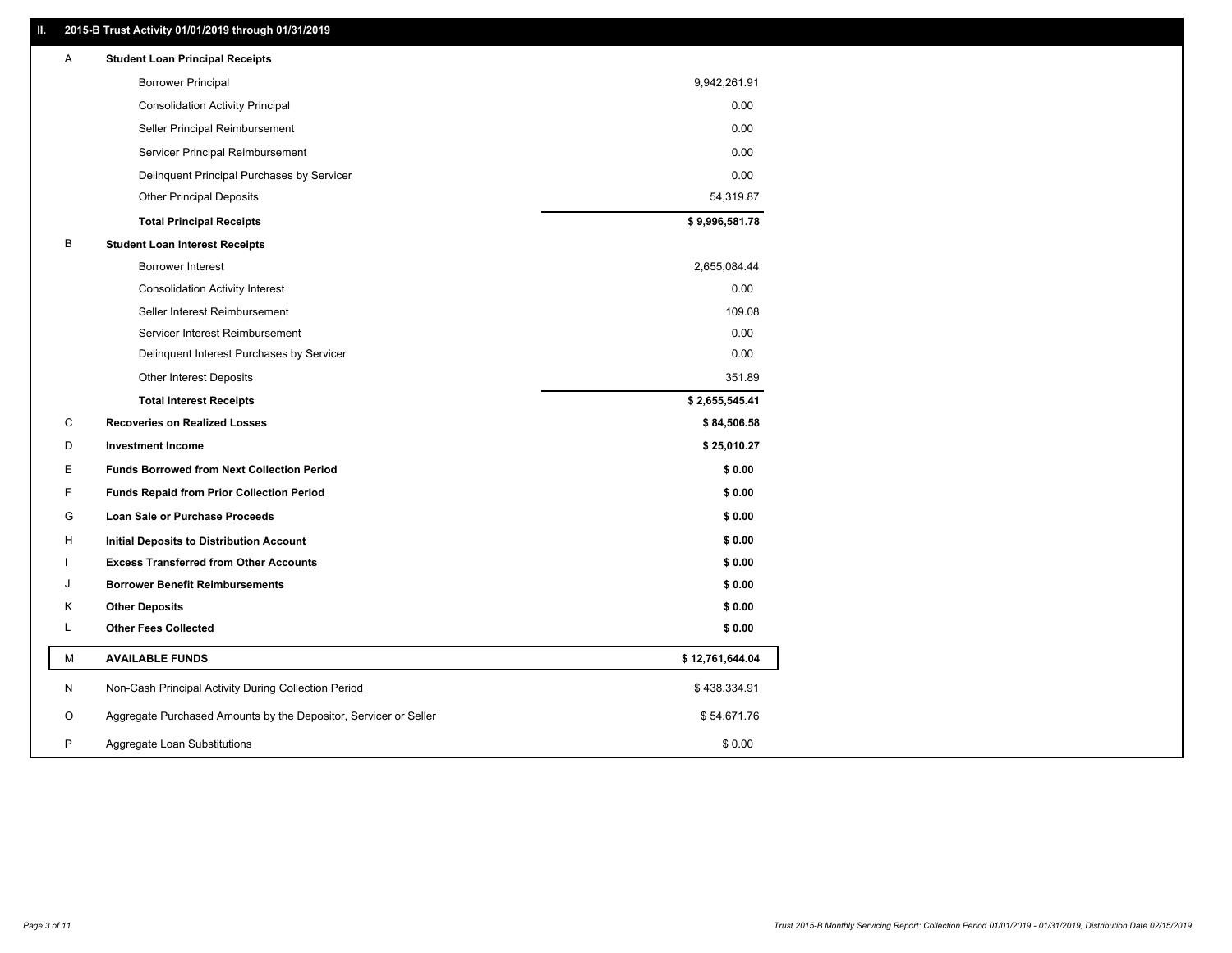|                   |                       |                          |         |                                                           | <b>Loans by Repayment Status</b> |                            |                          |         |                                                           |                |                            |
|-------------------|-----------------------|--------------------------|---------|-----------------------------------------------------------|----------------------------------|----------------------------|--------------------------|---------|-----------------------------------------------------------|----------------|----------------------------|
|                   |                       |                          |         | 01/31/2019                                                |                                  |                            |                          |         | 12/31/2018                                                |                |                            |
|                   |                       | <b>Wtd Avg</b><br>Coupon | # Loans | Principal and<br><b>Interest Accrued</b><br>to Capitalize | % of Principal                   | % of Loans in<br>Repay (1) | <b>Wtd Avg</b><br>Coupon | # Loans | Principal and<br><b>Interest Accrued</b><br>to Capitalize | % of Principal | % of Loans in<br>Repay (1) |
| INTERIM:          | IN SCHOOL             | 10.81%                   | 1,543   | \$24,048,901.11                                           | 5.265%                           | $-$ %                      | 10.79%                   | 1,706   | \$26,625,240.02                                           | 5.709%         | $-$ %                      |
|                   | GRACE                 | 10.48%                   | 561     | \$9,251,700.67                                            | 2.026%                           | $-$ %                      | 10.45%                   | 474     | \$7,903,511.07                                            | 1.695%         | $-$ %                      |
|                   | <b>DEFERMENT</b>      | 10.56%                   | 2,418   | \$31,707,677.92                                           | 6.942%                           | $-$ %                      | 10.69%                   | 2,465   | \$31,653,940.42                                           | 6.787%         | $-$ %                      |
| <b>REPAYMENT:</b> | <b>CURRENT</b>        | 9.23%                    | 33,738  | \$354,970,717.27                                          | 77.715%                          | 90.611%                    | 9.26%                    | 34,509  | \$365,568,906.53                                          | 78.380%        | 91.341%                    |
|                   | 31-60 DAYS DELINQUENT | 9.57%                    | 727     | \$10,188,215.79                                           | 2.231%                           | 2.601%                     | 9.74%                    | 707     | \$9,772,527.55                                            | 2.095%         | 2.442%                     |
|                   | 61-90 DAYS DELINQUENT | 8.99%                    | 326     | \$4,619,391.57                                            | 1.011%                           | 1.179%                     | 9.23%                    | 352     | \$4,558,023.82                                            | 0.977%         | 1.139%                     |
|                   | > 90 DAYS DELINQUENT  | 10.15%                   | 199     | \$2,657,651.10                                            | 0.582%                           | 0.678%                     | 10.85%                   | 185     | \$2,508,224.53                                            | 0.538%         | 0.627%                     |
|                   | FORBEARANCE           | 9.85%                    | 1,344   | \$19,315,634.33                                           | 4.229%                           | 4.931%                     | 9.86%                    | 1,254   | \$17,816,751.35                                           | 3.820%         | 4.452%                     |
| <b>TOTAL</b>      |                       |                          | 40,856  | \$456,759,889.76                                          | 100.00%                          | 100.00%                    |                          | 41,652  | \$466,407,125.29                                          | 100.00%        | 100.00%                    |

Percentages may not total 100% due to rounding  $\star$ 

1 Loans classified in "Repayment" include any loan for which interim interest only, \$25 fixed payments or full principal and interest payments are due.

|                         |                                                                                                                                                                                |                          |         |                                                                  | <b>Loans by Borrower Status</b> |                                |                          |         |                                                                  |                |                                |
|-------------------------|--------------------------------------------------------------------------------------------------------------------------------------------------------------------------------|--------------------------|---------|------------------------------------------------------------------|---------------------------------|--------------------------------|--------------------------|---------|------------------------------------------------------------------|----------------|--------------------------------|
|                         |                                                                                                                                                                                |                          |         | 01/31/2019                                                       |                                 |                                |                          |         | 12/31/2018                                                       |                |                                |
|                         |                                                                                                                                                                                | <b>Wtd Avg</b><br>Coupon | # Loans | <b>Principal and</b><br><b>Interest Accrued</b><br>to Capitalize | % of Principal                  | % of Loans in<br>P&I Repay (2) | <b>Wtd Avg</b><br>Coupon | # Loans | <b>Principal and</b><br><b>Interest Accrued</b><br>to Capitalize | % of Principal | % of Loans in<br>P&I Repay (2) |
| INTERIM:                | IN SCHOOL                                                                                                                                                                      | 10.43%                   | 2,939   | \$44,145,286.31                                                  | 9.665%                          | $-$ %                          | 10.39%                   | 3,277   | \$48,916,645.89                                                  | 10.488%        | $-$ %                          |
|                         | <b>GRACE</b>                                                                                                                                                                   | 10.27%                   | 1,113   | \$16,663,936.85                                                  | 3.648%                          | $-$ %                          | 10.31%                   | 897     | \$13,700,533.38                                                  | 2.937%         | $-$ %                          |
|                         | <b>DEFERMENT</b>                                                                                                                                                               | 10.18%                   | 4,469   | \$56,928,072.13                                                  | 12.463%                         | $-$ %                          | 10.25%                   | 4,594   | \$57,515,802.38                                                  | 12.332%        | $-$ %                          |
| P&I REPAYMENT:          | <b>CURRENT</b>                                                                                                                                                                 | 9.13%                    | 29,745  | \$302,205,385.75                                                 | 66.163%                         | 89.140%                        | 9.17%                    | 30,406  | \$311,764,600.45                                                 | 66.844%        | 90.034%                        |
|                         | 31-60 DAYS DELINQUENT                                                                                                                                                          | 9.53%                    | 702     | \$9,887,795.03                                                   | 2.165%                          | 2.917%                         | 9.69%                    | 674     | \$9,363,858.91                                                   | 2.008%         | 2.704%                         |
|                         | 61-90 DAYS DELINQUENT                                                                                                                                                          | 8.94%                    | 315     | \$4,498,155.16                                                   | 0.985%                          | 1.327%                         | 9.20%                    | 341     | \$4,477,429.69                                                   | 0.960%         | 1.293%                         |
|                         | > 90 DAYS DELINQUENT                                                                                                                                                           | 10.14%                   | 193     | \$2,623,021.17                                                   | 0.574%                          | 0.774%                         | 10.84%                   | 182     | \$2,467,414.03                                                   | 0.529%         | 0.713%                         |
|                         | <b>FORBEARANCE</b>                                                                                                                                                             | 9.81%                    | 1,380   | \$19,808,237.36                                                  | 4.337%                          | 5.843%                         | 9.76%                    | 1,281   | \$18,200,840.56                                                  | 3.902%         | 5.256%                         |
| <b>TOTAL</b><br>$\star$ | Percentages may not total 100% due to rounding<br>2 Loans classified in "P&I Repayment" includes only those loans for which scheduled principal and interest payments are due. |                          | 40,856  | \$456,759,889.76                                                 | 100.00%                         | 100.00%                        |                          | 41,652  | \$466,407,125.29                                                 | 100.00%        | 100.00%                        |
|                         |                                                                                                                                                                                |                          |         |                                                                  |                                 |                                |                          |         |                                                                  |                |                                |

WAC reflects WAC3 To conform with company standard reporting these sections now include Princial and Interest Accrued to Capitalize.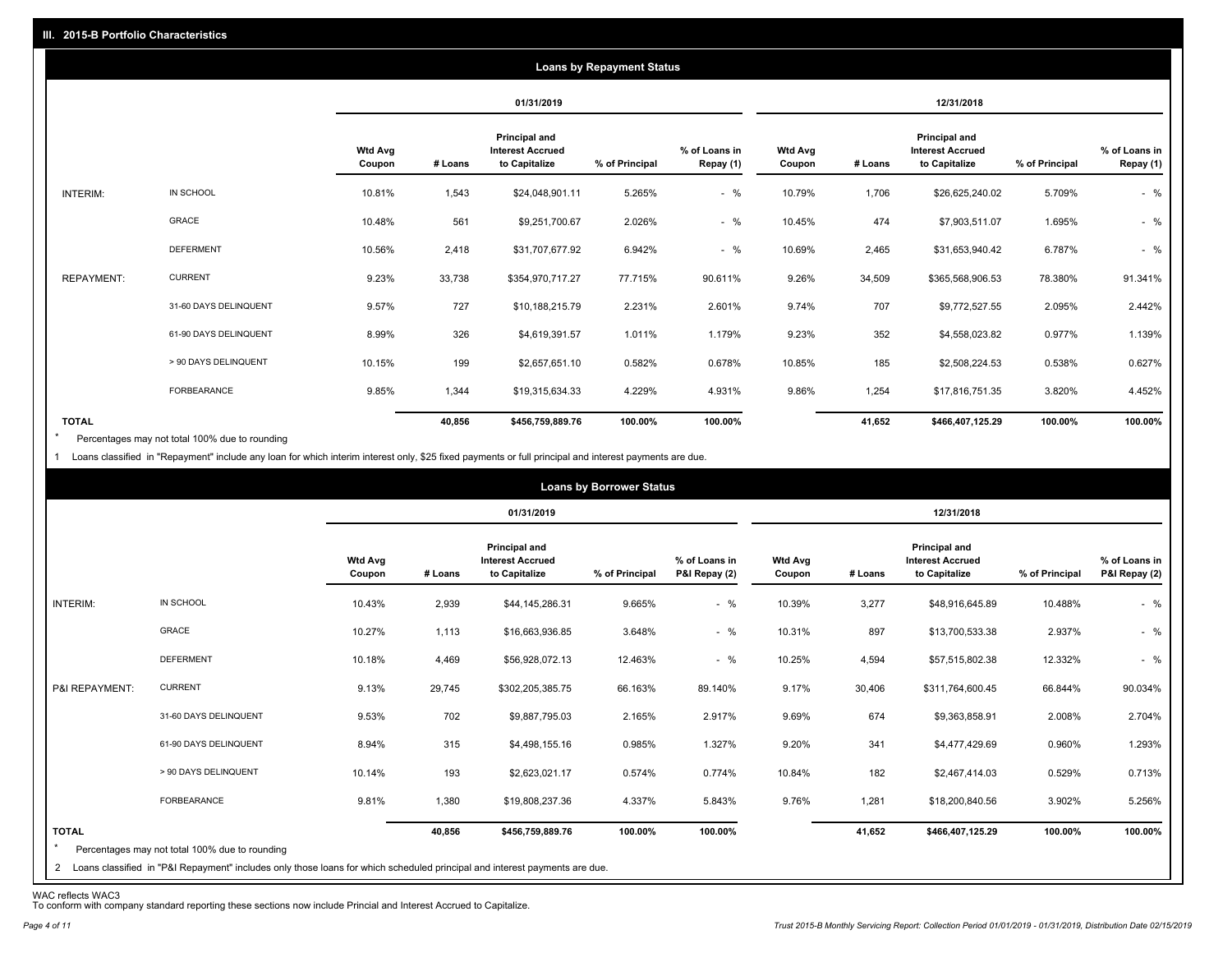|                                                                                                  | 1/31/2019        | 12/31/2018       |
|--------------------------------------------------------------------------------------------------|------------------|------------------|
| Pool Balance                                                                                     | \$456,759,889.76 | \$466,407,125.29 |
| Total # Loans                                                                                    | 40,856           | 41,652           |
| Total # Borrowers                                                                                | 28,248           | 28,774           |
| Weighted Average Coupon                                                                          | 9.55%            | 9.58%            |
| Weighted Average Remaining Term                                                                  | 119.84           | 119.94           |
| Percent of Pool - Cosigned                                                                       | 93.0%            | 93.0%            |
| Percent of Pool - Non Cosigned                                                                   | 7.0%             | 7.0%             |
| Borrower Interest Accrued for Period                                                             | \$3,537,759.15   | \$3,558,590.82   |
| <b>Outstanding Borrower Interest Accrued</b>                                                     | \$22,049,412.98  | \$22,097,866.90  |
| Gross Principal Realized Loss - Periodic *                                                       | \$438,920.25     | \$483,934.79     |
| Gross Principal Realized Loss - Cumulative *                                                     | \$24,141,435.35  | \$23,702,515.10  |
| Recoveries on Realized Losses - Periodic                                                         | \$84,506.58      | \$116,589.02     |
| Recoveries on Realized Losses - Cumulative                                                       | \$3,332,625.60   | \$3,248,119.02   |
| Net Losses - Periodic                                                                            | \$354,413.67     | \$367,345.77     |
| Net Losses - Cumulative                                                                          | \$20,808,809.75  | \$20,454,396.08  |
| Non-Cash Principal Activity - Capitalized Interest                                               | \$880,417.82     | \$2,891,238.75   |
| Since Issued Total Constant Prepayment Rate (CPR) (1)                                            | 8.80%            | 8.68%            |
| Loan Substitutions                                                                               | \$0.00           | \$0.00           |
| <b>Cumulative Loan Substitutions</b>                                                             | \$0.00           | \$0.00           |
| <b>Unpaid Servicing Fees</b>                                                                     | \$0.00           | \$0.00           |
| <b>Unpaid Administration Fees</b>                                                                | \$0.00           | \$0.00           |
| <b>Unpaid Carryover Servicing Fees</b>                                                           | \$0.00           | \$0.00           |
| Note Interest Shortfall                                                                          | \$0.00           | \$0.00           |
| Loans in Modification                                                                            | \$35,199,899.80  | \$34,136,778.89  |
| % of Loans in Modification as a % of Loans in Repayment (P&I)                                    | 11.03%           | 10.41%           |
|                                                                                                  |                  |                  |
| % Annualized Gross Principal Realized Loss - Periodic as a %<br>of Loans in Repayment (P&I) * 12 | 1.65%            | 1.77%            |
| % Gross Principal Realized Loss - Cumulative as a % of<br><b>Original Pool Balance</b>           |                  |                  |
|                                                                                                  | 3.25%            | 3.19%            |

\* In accordance with the Servicer's current policies and procedures, after September 1, 2017 loans subject to bankruptcy claims generally will not be reported as a charged-off unless and until they are delinquent for 120 d

(1) Since Issued Total CPR calculations found in monthly servicing reports issued on or prior to September 15, 2015 originally included loans that were removed from the pool by the sponsor because they became ineligible fo between the cut-off date and settlement date. On October 5, 2015, Since Issued Total CPR calculations were revised to exclude these loans and all prior monthly servicing reports were restated. For additional information, s Issued CPR Methodology' found on page 11 of this report.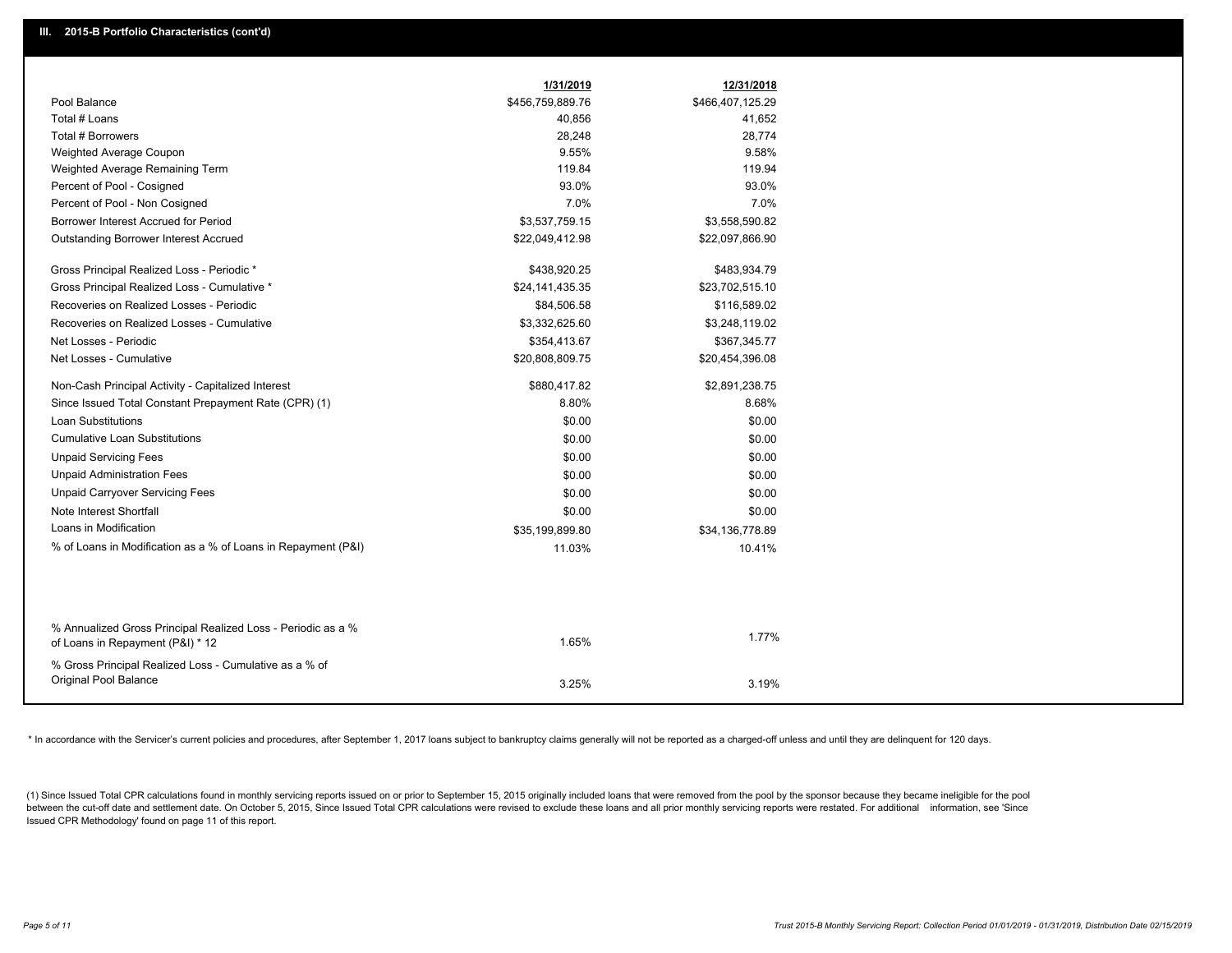#### **Loan Program**  A

|                                    | Weighted<br><b>Average Coupon</b> | # LOANS | <b>\$ AMOUNT</b> | $%$ *    |
|------------------------------------|-----------------------------------|---------|------------------|----------|
| - Smart Option Interest-Only Loans | 8.55%                             | 8,591   | \$70,269,437.63  | 15.384%  |
| - Smart Option Fixed Pay Loans     | 9.43%                             | 11,011  | \$142,736,894.40 | 31.250%  |
| - Smart Option Deferred Loans      | 9.76%                             | 21.254  | \$243,753,557.73 | 53.366%  |
| - Other Loan Programs              | $0.00\%$                          | 0       | \$0.00           | 0.000%   |
| <b>Total</b>                       | 9.47%                             | 40,856  | \$456,759,889.76 | 100.000% |

\* Percentages may not total 100% due to rounding

B

C

**Index Type**

|                       | Weighted<br><b>Average Coupon</b> | # LOANS | <b>\$ AMOUNT</b> | $%$ *     |
|-----------------------|-----------------------------------|---------|------------------|-----------|
| - Fixed Rate Loans    | 7.51%                             | 8,799   | \$115,252,113.70 | 25.233%   |
| - LIBOR Indexed Loans | 10.13%                            | 32,057  | \$341,507,776.06 | 74.767%   |
| - Other Index Rates   | $0.00\%$                          | 0       | \$0.00           | $0.000\%$ |
| Total                 | 9.47%                             | 40,856  | \$456,759,889.76 | 100.000%  |

\* Percentages may not total 100% due to rounding

### **Weighted Average Recent FICO**

| 3,663<br>\$40,971,149.22<br>2,705<br>\$30,306,209.59<br>4,417<br>\$50,721,309.35<br>8,520<br>\$97,440,212.11 | 8.970%<br>6.635%<br>11.105% |
|--------------------------------------------------------------------------------------------------------------|-----------------------------|
|                                                                                                              |                             |
|                                                                                                              |                             |
|                                                                                                              |                             |
|                                                                                                              | 21.333%                     |
| 21,542<br>\$237,184,395.15                                                                                   | 51.928%                     |
| \$136,614.34<br>9                                                                                            | 0.030%                      |
| 40,856<br>\$456,759,889.76                                                                                   | 100.000%                    |
|                                                                                                              |                             |

WAC reflects WAC3 To conform with company standard reporting these sections now include Princial and Interest Accrued to Capitalize.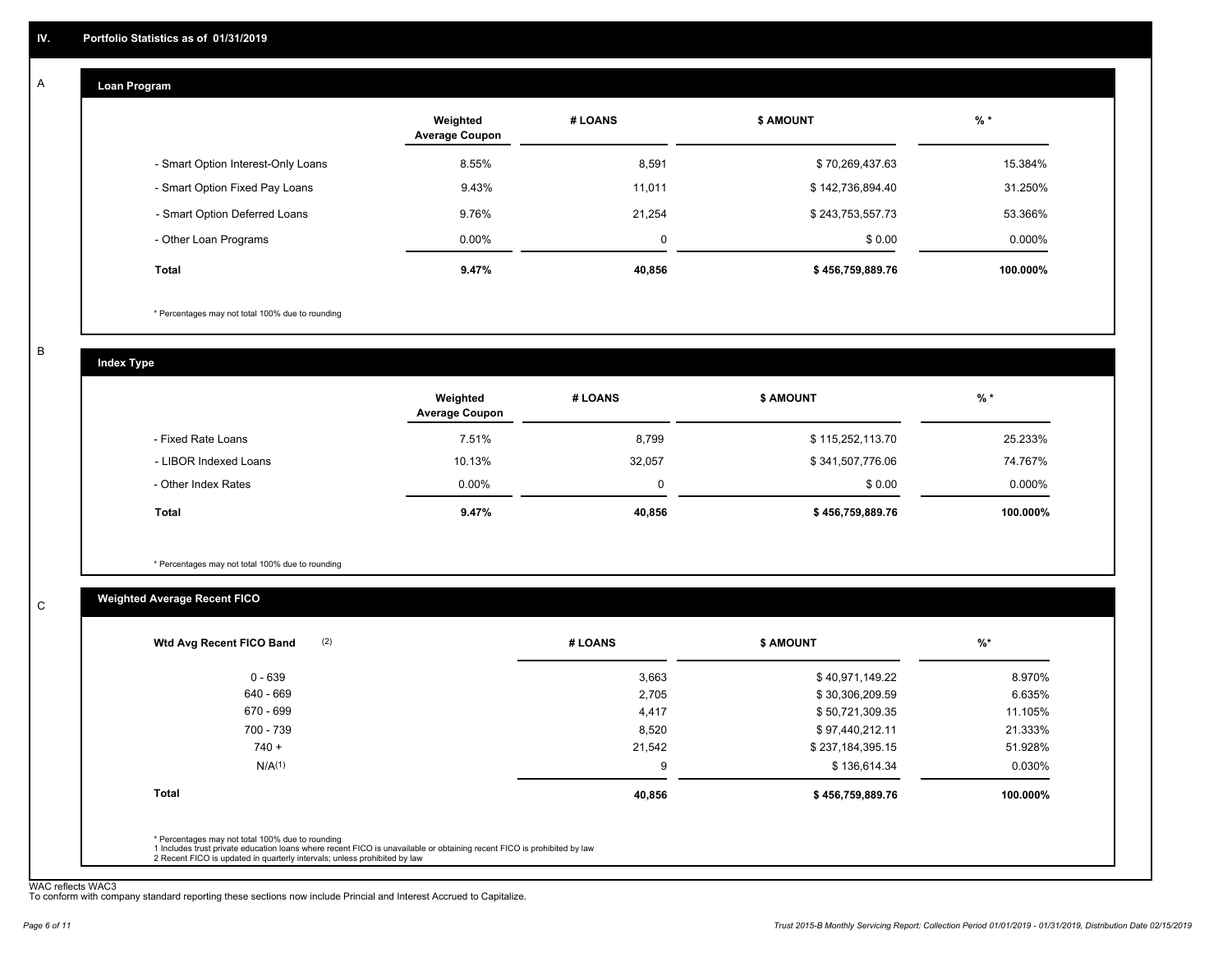| ۷. |      | 2015-B Reserve Account and Principal Distribution Calculations                             |                  |  |
|----|------|--------------------------------------------------------------------------------------------|------------------|--|
| А. |      | <b>Reserve Account</b>                                                                     |                  |  |
|    |      | Specified Reserve Account Balance                                                          | \$1,896,081.00   |  |
|    |      | Actual Reserve Account Balance                                                             | \$1,896,081.00   |  |
| В. |      | <b>Principal Distribution Amount</b>                                                       |                  |  |
|    | i.   | Class A Notes Outstanding                                                                  | \$256,484,987.70 |  |
|    | ii.  | Pool Balance                                                                               | \$456,759,889.76 |  |
|    |      | First Priority Principal Distribution Amount (i - ii)<br>iii.                              | \$0.00           |  |
|    |      |                                                                                            |                  |  |
|    | iv.  | Class A and B Notes Outstanding                                                            | \$326,484,987.70 |  |
|    | v.   | First Priority Principal Distribution Amount                                               | \$0.00           |  |
|    | vi.  | Pool Balance                                                                               | \$456,759,889.76 |  |
|    |      | Specified Overcollateralization Amount<br>vii.                                             | \$137,027,966.93 |  |
|    |      | Available Funds (after payment of waterfall items A through H)<br>viii.                    | \$11,295,606.23  |  |
|    | ix.  | <b>Class C Notes Outstanding</b>                                                           | \$50,000,000.00  |  |
|    | х.   | Regular Principal Distribution Amount (if (iv > 0, (iv - v) - (vi - vii), min(viii, ix))   | \$6,753,064.87   |  |
|    | xi.  | Pool Balance                                                                               | \$456,759,889.76 |  |
|    | xii. | 10% of Initial Pool Balance                                                                | \$74,339,449.62  |  |
|    |      |                                                                                            | \$0.00           |  |
|    |      | First Priority Principal Distribution Amount<br>xiii.                                      |                  |  |
|    |      | Regular Principal Distribution Amount<br>XIV.                                              | \$6,753,064.87   |  |
|    |      | Available Funds (after payment of waterfall items A through J)<br>XV.                      | \$4,542,541.36   |  |
|    |      | xvi. Additional Principal Distribution Amount (if(ix $\lt$ = x, min(xv, xi - xiii - xiv))) | \$0.00           |  |
|    |      |                                                                                            |                  |  |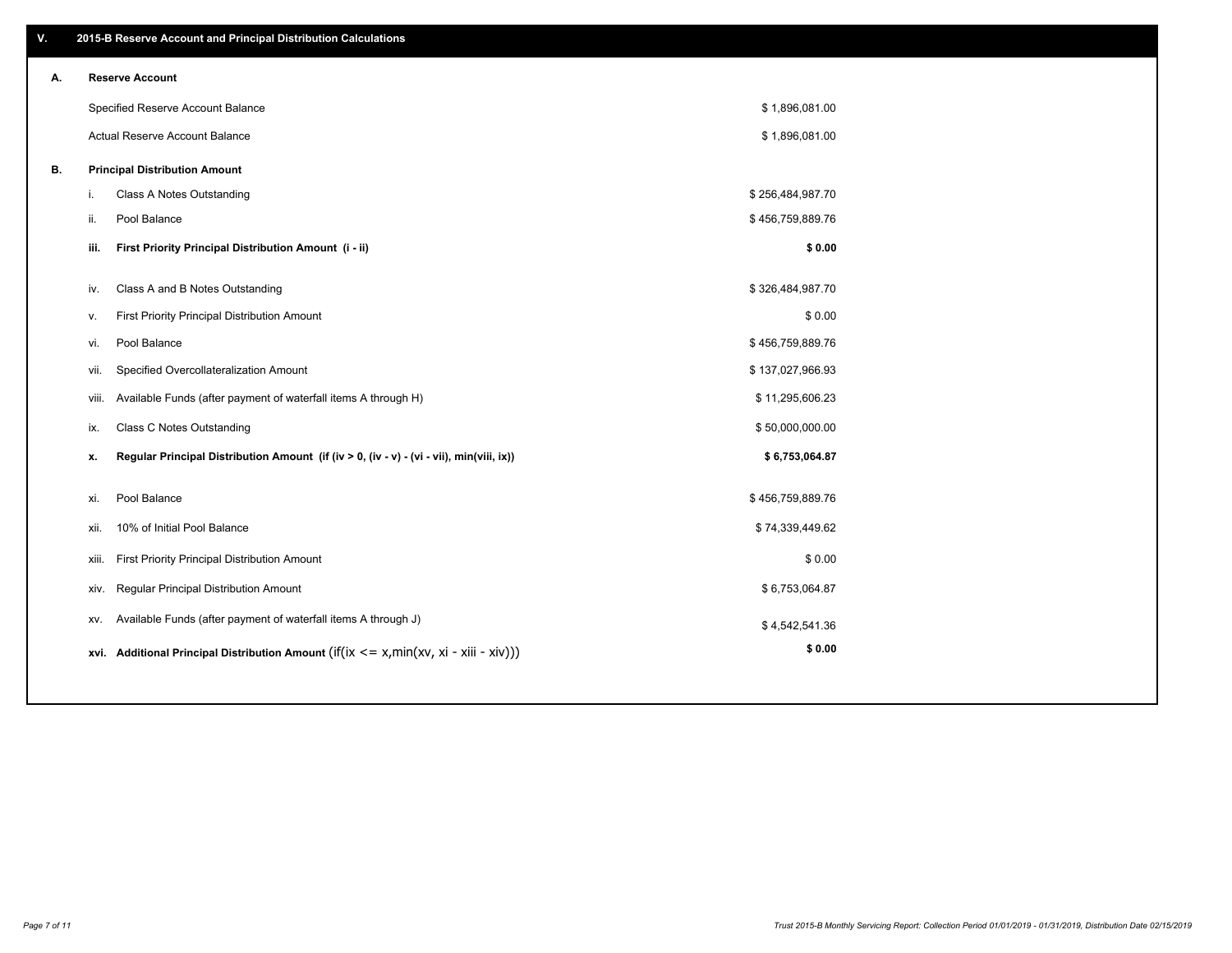|   |                                                         | Paid           | <b>Funds Balance</b> |
|---|---------------------------------------------------------|----------------|----------------------|
|   | <b>Total Available Funds</b>                            |                | \$12,761,644.04      |
| A | <b>Trustee Fees</b>                                     | \$0.00         | \$12,761,644.04      |
| В | <b>Servicing Fees</b>                                   | \$299,142.58   | \$12,462,501.46      |
| C | i. Administration Fees                                  | \$8,333.00     | \$12,454,168.46      |
|   | ii. Unreimbursed Administrator Advances plus any Unpaid | \$0.00         | \$12,454,168.46      |
| D | Class A Noteholders Interest Distribution Amount        | \$766,895.56   | \$11,687,272.90      |
| Е | <b>First Priority Principal Payment</b>                 | \$0.00         | \$11,687,272.90      |
| F | Class B Noteholders Interest Distribution Amount        | \$204,166.67   | \$11,483,106.23      |
| G | Class C Noteholders Interest Distribution Amount        | \$187,500.00   | \$11,295,606.23      |
| H | Reinstatement Reserve Account                           | \$0.00         | \$11,295,606.23      |
|   | <b>Regular Principal Distribution</b>                   | \$6,753,064.87 | \$4,542,541.36       |
| J | <b>Carryover Servicing Fees</b>                         | \$0.00         | \$4,542,541.36       |
| K | Additional Principal Distribution Amount                | \$0.00         | \$4,542,541.36       |
| L | <b>Unpaid Expenses of Trustee</b>                       | \$0.00         | \$4,542,541.36       |
| М | <b>Unpaid Expenses of Administrator</b>                 | \$0.00         | \$4,542,541.36       |
| N | Remaining Funds to the Residual Certificateholders      | \$4,542,541.36 | \$0.00               |
|   |                                                         |                |                      |

### **Waterfall Conditions**

| А. |      | <b>Class C Noteholders' Interest Distribution Condition</b>                                                                                                                                     |                  |  |
|----|------|-------------------------------------------------------------------------------------------------------------------------------------------------------------------------------------------------|------------------|--|
|    |      | Pool Balance                                                                                                                                                                                    | \$456,759,889.76 |  |
|    | ii.  | Class A and B Notes Outstanding                                                                                                                                                                 | \$326,484,987.70 |  |
|    | iii. | Class C Noteholders' Interest Distribution Ratio (i / ii)                                                                                                                                       | 139.90%          |  |
|    | iv.  | Minimum Ratio                                                                                                                                                                                   | 110.00%          |  |
|    | V.   | Is the Class C Noteholders' Interest Distribution Condition Satisfied (iii > iv)                                                                                                                | $\checkmark$     |  |
|    |      |                                                                                                                                                                                                 |                  |  |
|    |      | * If the Class C Noteholders' Interest Distribution Condition is satisfied then the amount of interest accrued at the Class C Rate for the Accrual Period is Released on the distribution Date. |                  |  |
|    |      |                                                                                                                                                                                                 |                  |  |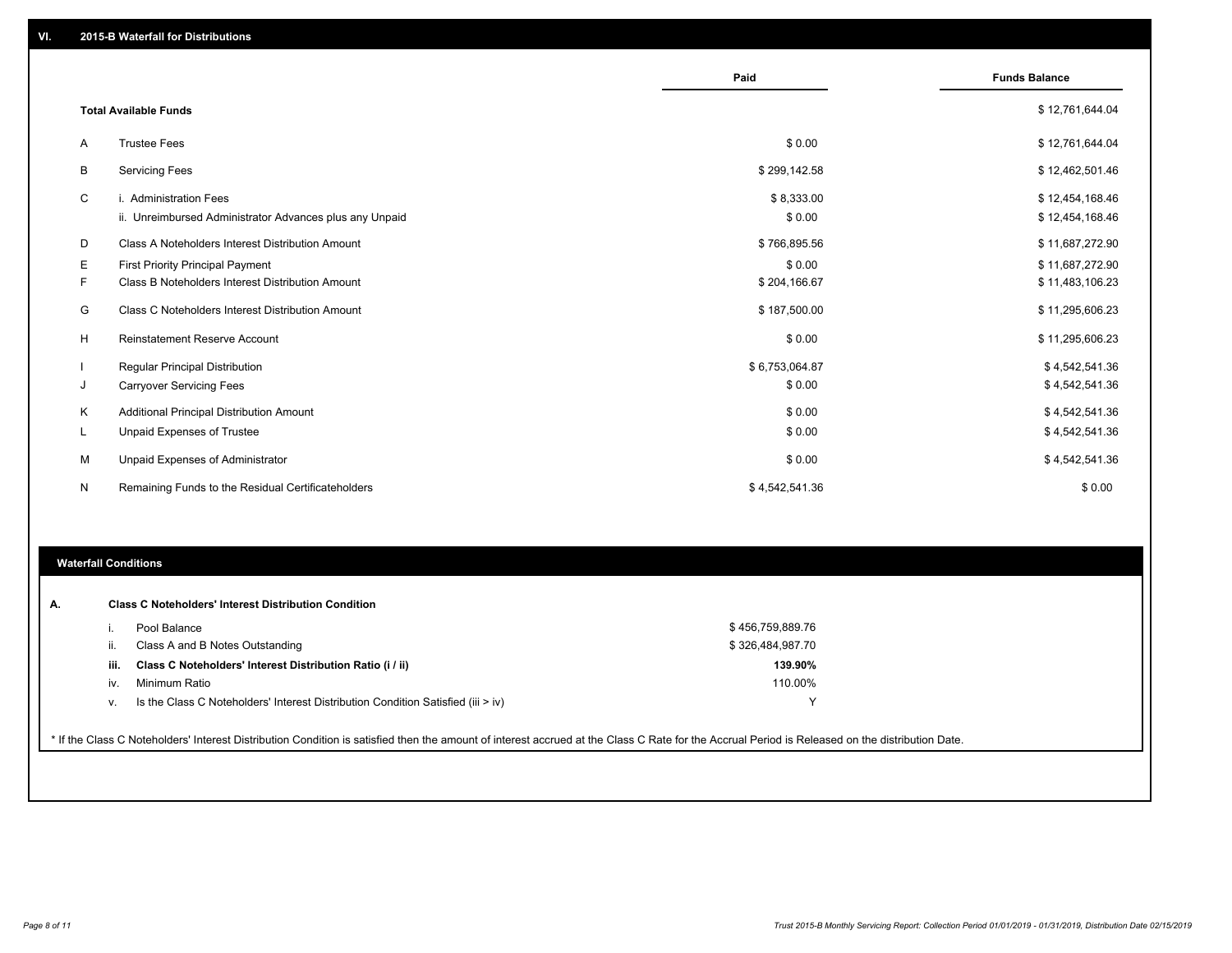| <b>Distribution Amounts</b>                                |                         |                         |                         |
|------------------------------------------------------------|-------------------------|-------------------------|-------------------------|
|                                                            | A <sub>2</sub> A        | A <sub>2</sub> B        | A3                      |
| Cusip/Isin                                                 | 78448QAB4               | 78448QAC2               | 78448QAD0               |
| <b>Beginning Balance</b>                                   | \$123,564,246.95        | \$57,920,740.75         | \$75,000,000.00         |
| Index                                                      | <b>FIXED</b>            | <b>LIBOR</b>            | <b>LIBOR</b>            |
| Spread/Fixed Rate                                          | 2.98%                   | 1.20%                   | 1.75%                   |
| Record Date (Days Prior to Distribution)                   | 1 NEW YORK BUSINESS DAY | 1 NEW YORK BUSINESS DAY | 1 NEW YORK BUSINESS DAY |
| <b>Accrual Period Begin</b>                                | 1/15/2019               | 1/15/2019               | 1/15/2019               |
| <b>Accrual Period End</b>                                  | 2/15/2019               | 2/15/2019               | 2/15/2019               |
| <b>Daycount Fraction</b>                                   | 0.08333333              | 0.08611111              | 0.08611111              |
| Interest Rate*                                             | 2.98000%                | 3.70894%                | 4.25894%                |
| <b>Accrued Interest Factor</b>                             | 0.002483333             | 0.003193809             | 0.003667421             |
| <b>Current Interest Due</b>                                | \$306,851.21            | \$184,987.81            | \$275,056.54            |
| Interest Shortfall from Prior Period Plus Accrued Interest | $\mathsf{\$}$ -         | $\mathcal{S}$ -         | $\mathsf{\$}$ -         |
| <b>Total Interest Due</b>                                  | \$306,851.21            | \$184,987.81            | \$275,056.54            |
| <b>Interest Paid</b>                                       | \$306,851.21            | \$184,987.81            | \$275,056.54            |
| <b>Interest Shortfall</b>                                  | $\mathsf{\$}$ -         | $\mathsf{\$}$ -         | $\frac{1}{2}$           |
| <b>Principal Paid</b>                                      | \$4,597,831.40          | \$2,155,233.47          | $$ -$                   |
| <b>Ending Principal Balance</b>                            | \$118,966,415.55        | \$55,765,507.28         | \$75,000,000.00         |
| Paydown Factor                                             | 0.023947039             | 0.023947039             | 0.000000000             |
| <b>Ending Balance Factor</b>                               | 0.619616748             | 0.619616748             | 1.000000000             |

\* Pay rates for Current Distribution. For the interest rates applicable to the next distribution date, please see https://www.salliemae.com/about/investors/data/SMBabrate.txt.

**VII. 2015-B Distributions**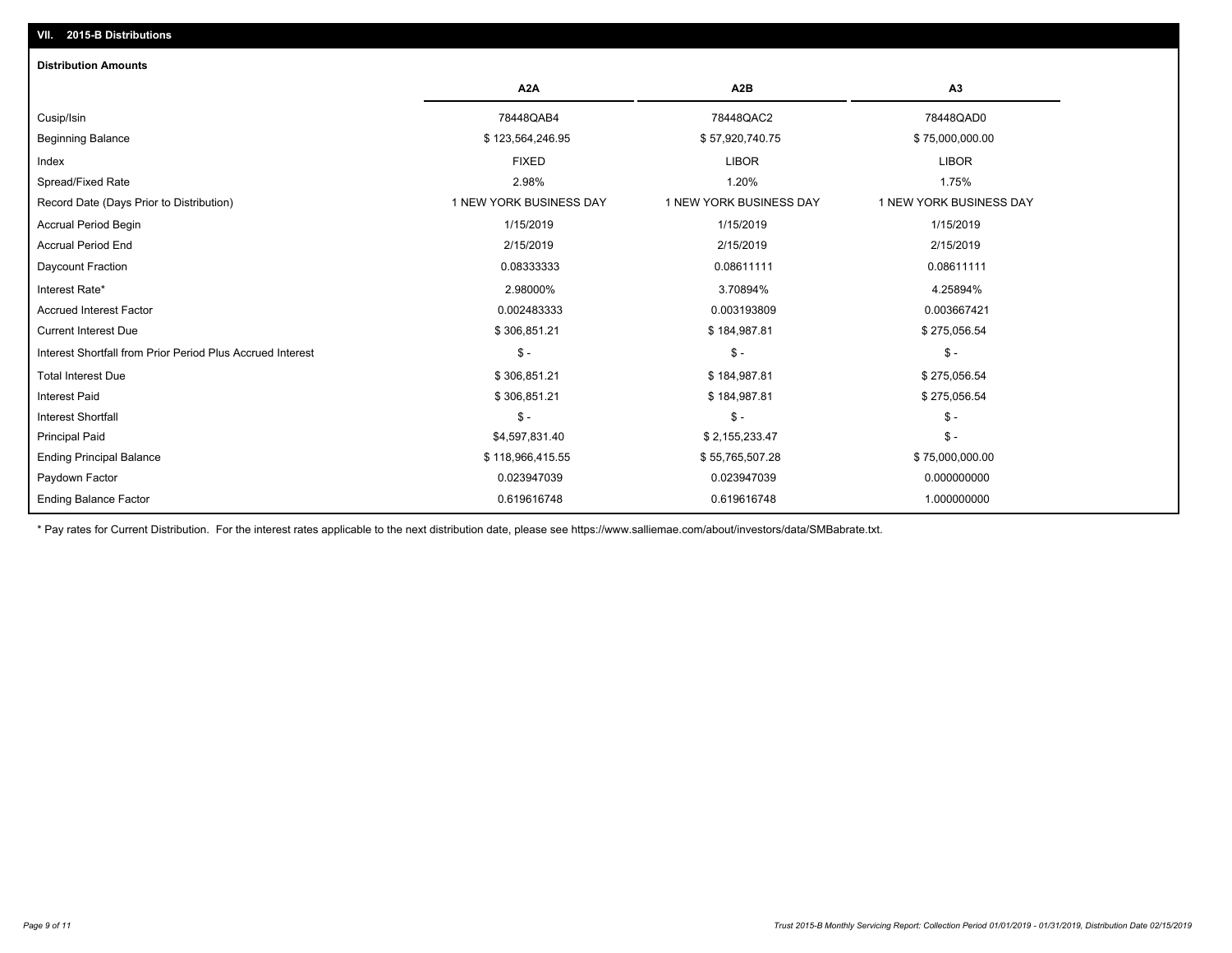| <b>Distribution Amounts</b>                                |                         |                         |
|------------------------------------------------------------|-------------------------|-------------------------|
|                                                            | в                       | C                       |
| Cusip/Isin                                                 | 78448QAE8               | 78448QAF5               |
| <b>Beginning Balance</b>                                   | \$70,000,000.00         | \$50,000,000.00         |
| Index                                                      | <b>FIXED</b>            | <b>FIXED</b>            |
| Spread/Fixed Rate                                          | 3.50%                   | 4.50%                   |
| Record Date (Days Prior to Distribution)                   | 1 NEW YORK BUSINESS DAY | 1 NEW YORK BUSINESS DAY |
| <b>Accrual Period Begin</b>                                | 1/15/2019               | 1/15/2019               |
| <b>Accrual Period End</b>                                  | 2/15/2019               | 2/15/2019               |
| Daycount Fraction                                          | 0.08333333              | 0.08333333              |
| Interest Rate*                                             | 3.50000%                | 4.50000%                |
| <b>Accrued Interest Factor</b>                             | 0.002916667             | 0.003750000             |
| <b>Current Interest Due</b>                                | \$204,166.67            | \$187,500.00            |
| Interest Shortfall from Prior Period Plus Accrued Interest | $\mathsf{\$}$ -         | $\mathsf{\$}$ -         |
| <b>Total Interest Due</b>                                  | \$204,166.67            | \$187,500.00            |
| Interest Paid                                              | \$204,166.67            | \$187,500.00            |
| <b>Interest Shortfall</b>                                  | $\mathsf{\$}$ -         | $\mathsf{\$}$ -         |
| <b>Principal Paid</b>                                      | $\mathsf{\$}$ -         | $$ -$                   |
| <b>Ending Principal Balance</b>                            | \$70,000,000.00         | \$50,000,000.00         |
| Paydown Factor                                             | 0.000000000             | 0.000000000             |
| <b>Ending Balance Factor</b>                               | 1.000000000             | 1.000000000             |

\* Pay rates for Current Distribution. For the interest rates applicable to the next distribution date, please see https://www.salliemae.com/about/investors/data/SMBabrate.txt.

**VII. 2015-B Distributions**